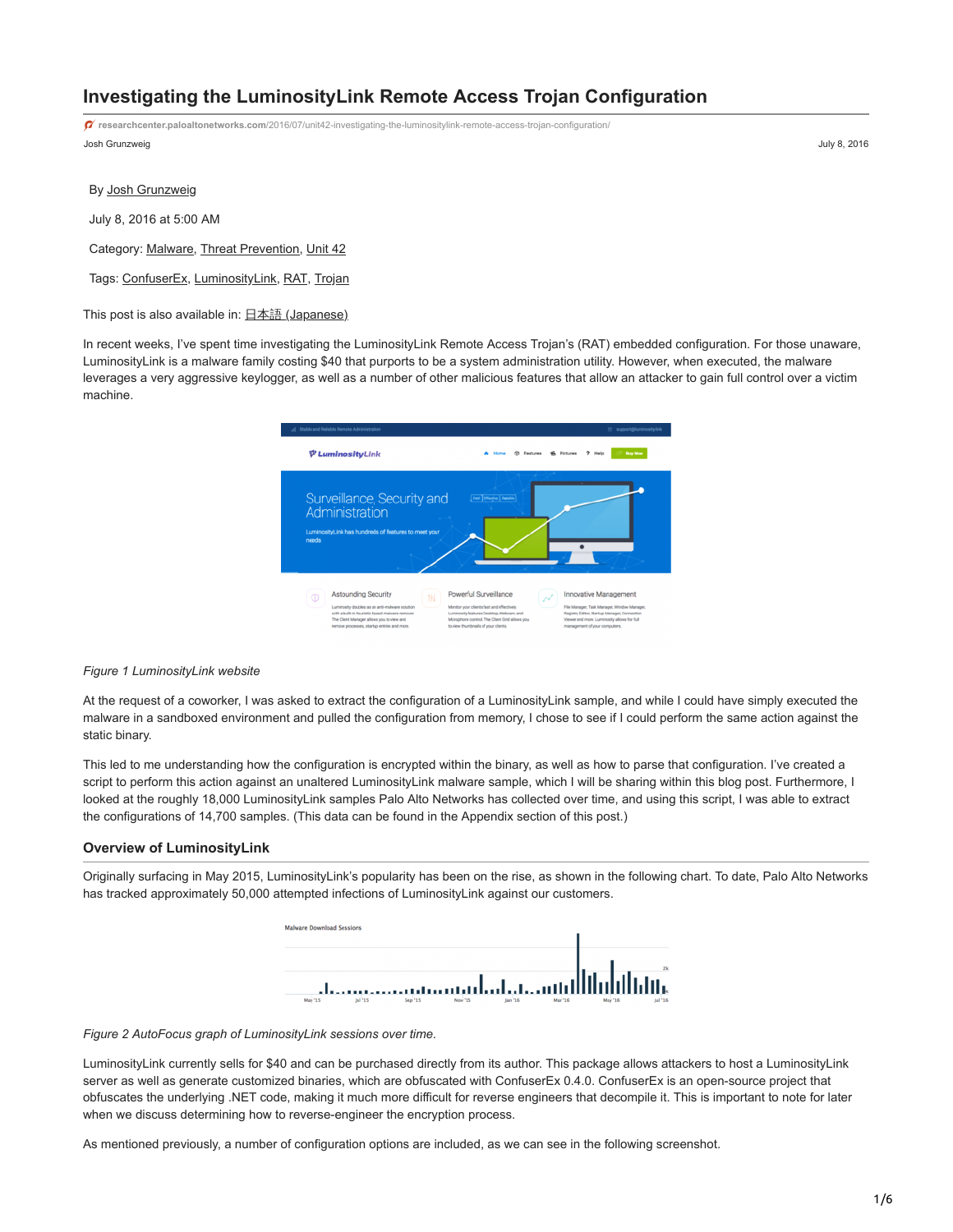| LUMINOSITY/INC               | LuminosityLink Client Builder                                                                                                                                                                                                                                                                     |                         |           |                     |
|------------------------------|---------------------------------------------------------------------------------------------------------------------------------------------------------------------------------------------------------------------------------------------------------------------------------------------------|-------------------------|-----------|---------------------|
| <b>D</b> Machine List        | Create an executable file that connects to LuminosityLink                                                                                                                                                                                                                                         |                         |           |                     |
| <b>DATA MANAGEMENT</b>       | Network Configuration<br>DNS/IP:                                                                                                                                                                                                                                                                  | Port:                   |           |                     |
| <b>D</b> Downloads           | vourdra.example.com                                                                                                                                                                                                                                                                               | 14408                   | Test DNS  |                     |
|                              | <b>Enable Backup DNS</b>                                                                                                                                                                                                                                                                          | <b>Build ID:</b>        |           |                     |
| <b>D</b> Saved Data          |                                                                                                                                                                                                                                                                                                   | HOME                    | Test Port |                     |
| COMMAND & CONTROL            | Client Installation and Startup                                                                                                                                                                                                                                                                   |                         |           |                     |
| <b>Q</b> Networking          | Frable Client Installation/Startup<br>Filenamer                                                                                                                                                                                                                                                   | Finisher Names          |           |                     |
| O Computing                  | clest ess                                                                                                                                                                                                                                                                                         | Clent                   |           |                     |
|                              | Startup Name:                                                                                                                                                                                                                                                                                     | Data Directory Name:    |           |                     |
| O On-Join                    | <b>Clent Monitor</b>                                                                                                                                                                                                                                                                              | Monitor                 |           |                     |
| <b>D</b> Client Grid         | Arti-Virtual Machines/Debugging<br>Hide File and Directories<br>Aamove File after Execution (Melt)                                                                                                                                                                                                | <b>B</b> Backup Startup |           |                     |
| SERVER MANAGEMENT            |                                                                                                                                                                                                                                                                                                   | destroyator, exe        |           |                     |
| <b>D</b> Client Bailder<br>× | Client Configuration<br>Client Persistence Module: Protect Luminosity's Client Binary                                                                                                                                                                                                             |                         |           |                     |
| <b>O</b> Settings            | Proactive Arti-Malware: Clean Malicious Files and Speed up Client PC<br>Power Saver: Prevent Sleep Mode and Turn off Monitor after 15 minutes of inactivity<br>Create App.Comfig File (For PCs that only have .NET Framework 4.5) "Advanced"<br>Silent Mode (Hide Luminosity Window on Client PC) |                         |           |                     |
|                              | <b>ELL</b> I have read and agree to LuminosityLink Terms of Service                                                                                                                                                                                                                               |                         |           | Build Client Binary |

*Figure 3 Client configuration options in LuminosityLink*

Once executed, attackers are given a wealth of options, including keylogging, remote desktop, password stealing, and interacting with a shell on the device.

## **Reverse-Engineering the Configuration**

The first step in parsing out the configuration of LuminosityLink is to extract it statically. I initially opened up a clean LuminosityLink sample using a program named *dnSpy* to search for clues as to where the configuration might be stored. (As a quick aside, I highly recommend dnSpy, as it not only does a great job of decompiling the provided .NET binary, but it also comes equipped with a built-in debugger, which is instrumental in tackling problems such as the one we are facing.)

When initially opening up a sample binary, I didn't expect much as I knew the sample was obfuscated using ConfuserEx. However, looking at the resources of the sample, I saw some strings that looked promising.



*Figure 4 Embedded resource strings in LuminosityLink*

As we can see, the malware contains a number of resources that in turn contain what appears to be Base64-encoded data. The "SMARTLOGS", "XML", and "CONFIG" resources all contain a wealth of data, which, at this point, is still unknown. Unfortunately, decoding these strings results in garbage, which likely means some other form of encryption is being used underneath.

I continued to investigate the underlying code, which, while obfuscated, still provides a high-level idea of what various classes are doing. Using imported namespaces, API calls and certain un-obfuscated strings, we're able to get clues as to what is going on within the program. Specifically, we see the fd() class using the namespace of 'System.Security.Cryptography', which certainly merits investigation as we suspected crypto being used against the earlier referenced resource strings.

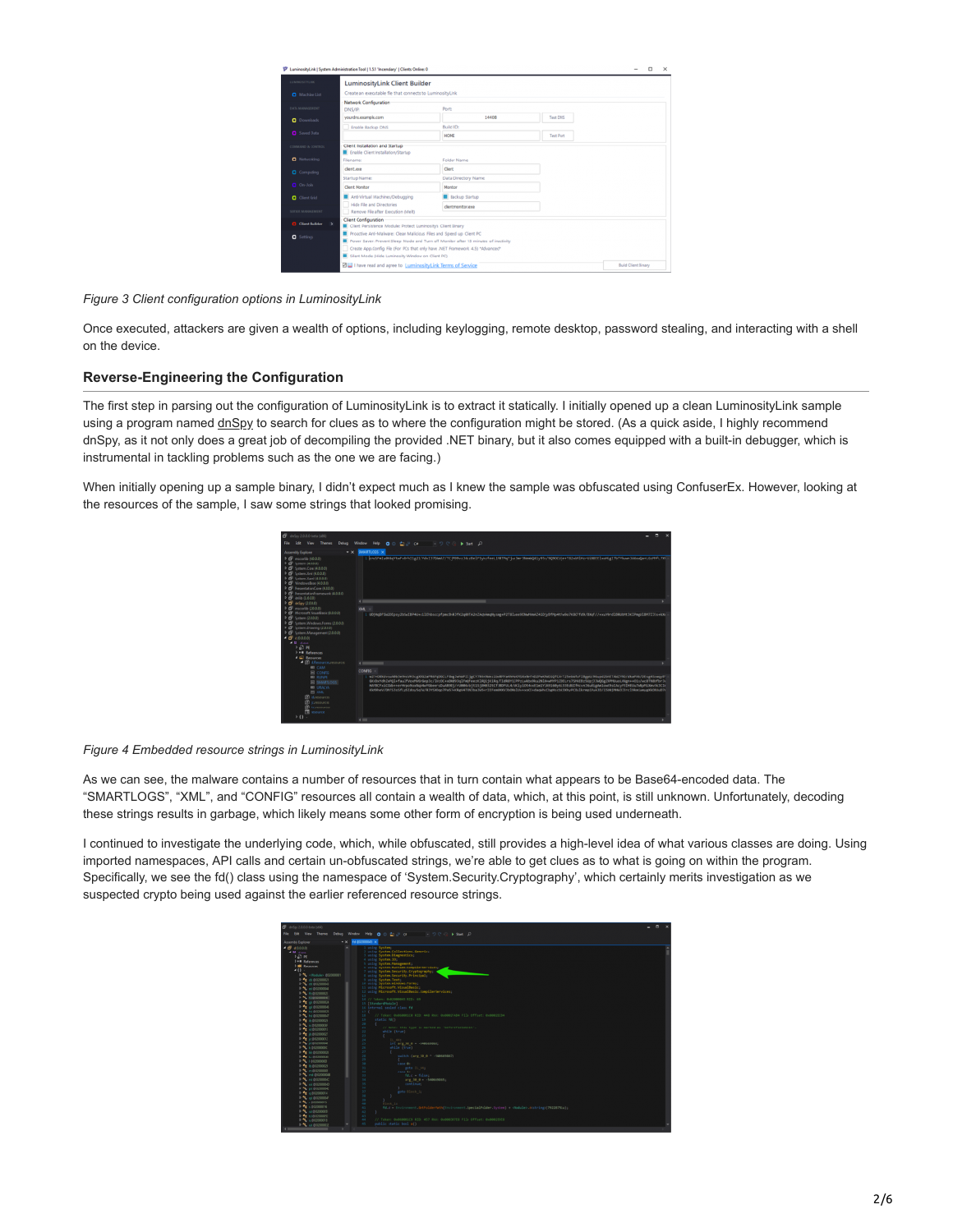## *Figure 5 Cryptography namespace being used by LuminosityLink*

As we further investigate this class, we see references to the following classes and functions:

- MD5CryptoServiceProvider
- ComputeHash
- FromBase64String
- RijndaelManaged

At this point, I turned to my debugger in an attempt to see how these strings were handled. I set breakpoints on various calls previously mentioned. Specifically, the breakpoint on the RijndaelManaged class yields excellent results.



## *Figure 6 Successful recovery of AES-128 key*

We're able to not only verify that AES-128 encryption is used, but also verify that the "SMARTLOGS" resource string is being used. We also are able to identify the string being used as the key, which in this particular example is

"\\ecnOnuR\\noisreVtnerruC\\swodniW\\tfosorciM\\erawtfoS". Further investigation reveals that this string is hashed using the MD5 algorithm. The first 15 bytes of this hash is concatenated with the entire 16 bytes of the hash, followed by a null byte. We can replicate this decryption process in Python as such:

- 1 def decrypt\_data(data, key\_string):
- 2 decoded\_data = base64.b64decode(data)
- 3  $m =$  hashlib.md5()
- 4 m.update(key\_string)
- 5  $md5 = m.digest()$
- 6 key = md5[0:15]+md5+"\x00"
- 7 mode = AES.MODE\_ECB
- 8 iv = '\x00' \* 16
- 9 e = AES.new(key, mode, iv)
- 10 return e.decrypt(decoded\_data)

We can further verify that this is correct using the above code. In the following example, the data variable has been set with the base64 encoded string found within the "SMARTLOGS" resource, and the key\_string variable has been set to the reversed registry key previously mentioned.

1 >>> print decrypt\_data(data, key\_string)

2 172.16.1.100|11111|backup.dns.com|filename.exe|startup\_name|folder\_name|data\_directory\_name|backup\_startup.exe|df5e0e1c667c399588

Using trial and error, we're able to successfully map each variable witnessed in the above configuration. The last variable proves to be quite interesting, as each character except for '1' maps to a particular configuration option. The following mapping was determined:

- *i : Enable Client Installation/Startup*
- *d : Client Persistence Module: Protect Luminosity's Client Binary*
- *s : Silent Mode (Hide Luminosity Window on Client PC)*
- *a : Proactive Anti-Malware: Clean Malicious Files and Speed up Client PC*
- *n : Power Saver: Prevent Sleep Mode and Turn off Monitor after 15 minutes of inactivity*
- *m : Remove File after Execution (Melt)*
- *v : Anti-Virtual Machines/Debugging*
- *h : Hide File and Directories*
- *b : Backup Startup*

Using this knowledge, we can parse the above configuration, which yields the following results.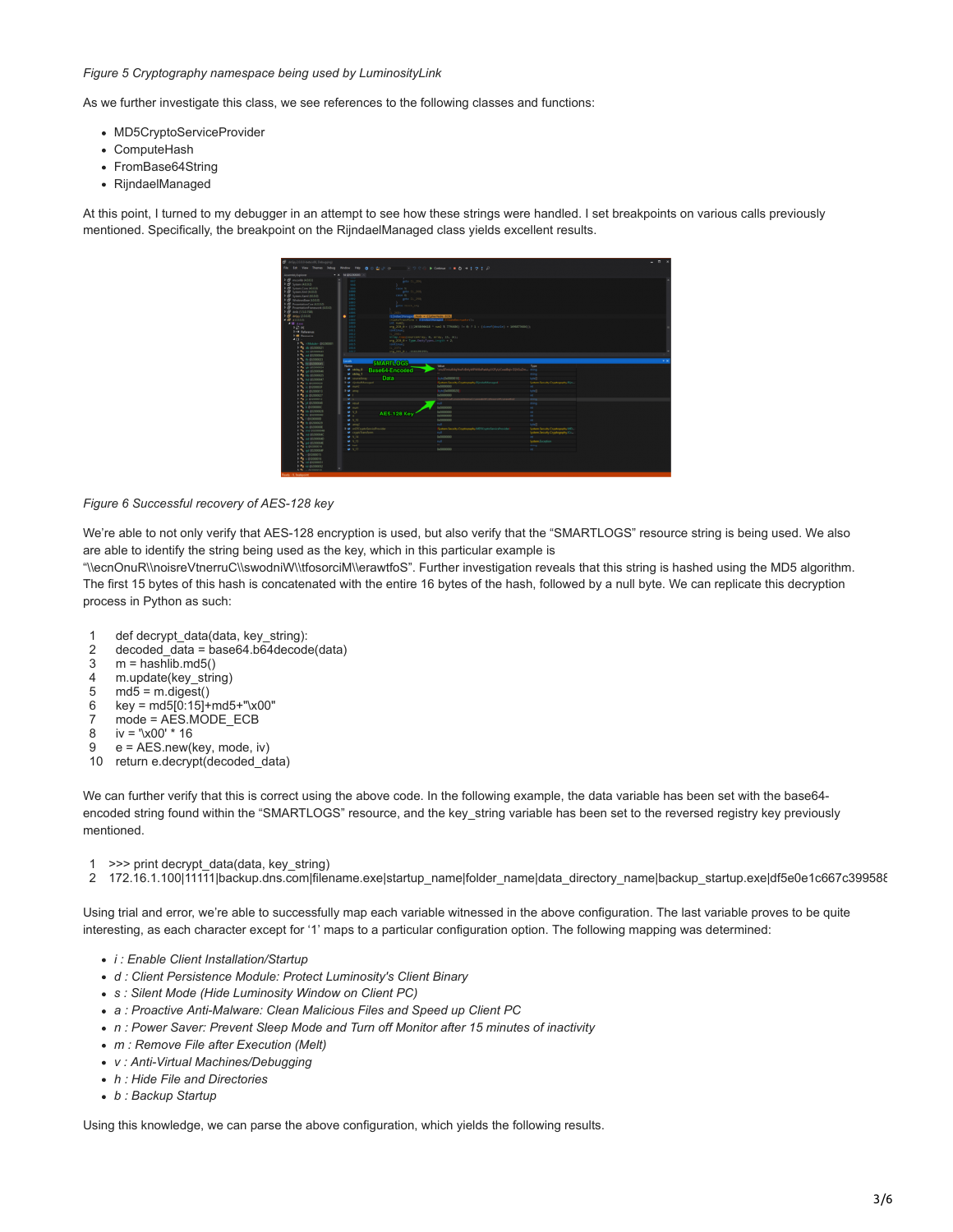- 1 Domain/IP: 172.16.1.100
- 2 Port: 11111
- 3 Backup DNS: backup.dns.com
- 4 Filename: filename.exe
- 5 Startup Name: startup\_name
- 6 Folder Name: folder\_name
- 7 Data Directory Name: data\_directory\_name
- 8 Backup Startup Exe: backup\_startup.exe
- 9 Mutex: df5e0e1c667c399588b014cb9b4ae7b33c9c0b4cac9d4169f39197e41e9a43a4
- 10 Build ID: BuildID
- 11 Settings:
- 12 [X] Enable Client Installation/Startup
- 13 [X] Client Persistence Module: Protect Luminosity's Client Binary
- 14 [X] Silent Mode (Hide Luminosity Window on Client PC)
- 15 [ ] Proactive Anti-Malware: Clean Malicious Files and Speed up Client PC
- 16 [X] Power Saver: Prevent Sleep Mode and Turn off Monitor after 15 minutes of inactivity
- 17 [ ] Remove File after Execution (Melt)
- 18 [] Anti-Virtual Machines/Debugging
- 19 [ ] Hide File and Directories
- 20 [X] Backup Startup

## **Parsing LuminosityLink Configurations at Scale**

Using this knowledge, we created a script to parse the configuration of a given sample. The script searches for strings that appear to be base64-encoded with a length greater than 50 and takes a brute-force approach. While not elegant, it does the job quite successfully. The script can be downloaded in the Appendix section of this blog post.

Going through Palo Alto Networks repository of samples, we found roughly 18,000 files tagged as LuminosityLink. For these 18,000 samples, we applied our static configuration extraction and parsing script and successfully retrieved about 4,500 configurations. The remaining samples were packed beyond the built-in ConfuserEx obfuscation routine, and as such, the raw configuration strings were not present.

These samples were run through a local instance of the open-source Cuckoo Sandbox, where the process dumps were extracted. The same script was applied to these process dumps, where we were able to obtain an additional 10,200 configurations, leaving us with a total of 14,700 parsed LuminosityLink configurations.

As the samples were processed, further keys were discovered to be used by the author. The following additional three strings were used to generate the keys to LuminosityLink samples.

- This conf'ig contains nothing useful. Quit acting as if you're cool by decrypting it.
- Resources.SMARTLOGS
- Specify a Password

It appears as though the author of LuminosityLink is not without a sense of humor. Additionally, as we parsed older samples, it was discovered that the configuration made a change sometime between February and June of this year. Fewer options were available in the configuration of older samples. The provided script accounts for these differences and various keys used.

Using the aggregated data from the 14,700 configurations, the following high-level statistics were pulled:



*Figure 7 Prevalence of enabled settings in LuminosityLink configurations*

#### **Top C2 TLDs/IP Addresses**

- [3308] ddns[.]net
- [2537] duckdns[.]org
- $\bullet$  [904] no-ip[.]biz
- [670] chickenkiller[.]com
- [378] no-ip[.]org
- [377] mooo[.]com
- [242] fishdns[.]com
- $\bullet$  [174] no-ip[.]info
- [165] ignorelist[.]com
- [157] freedns[.]su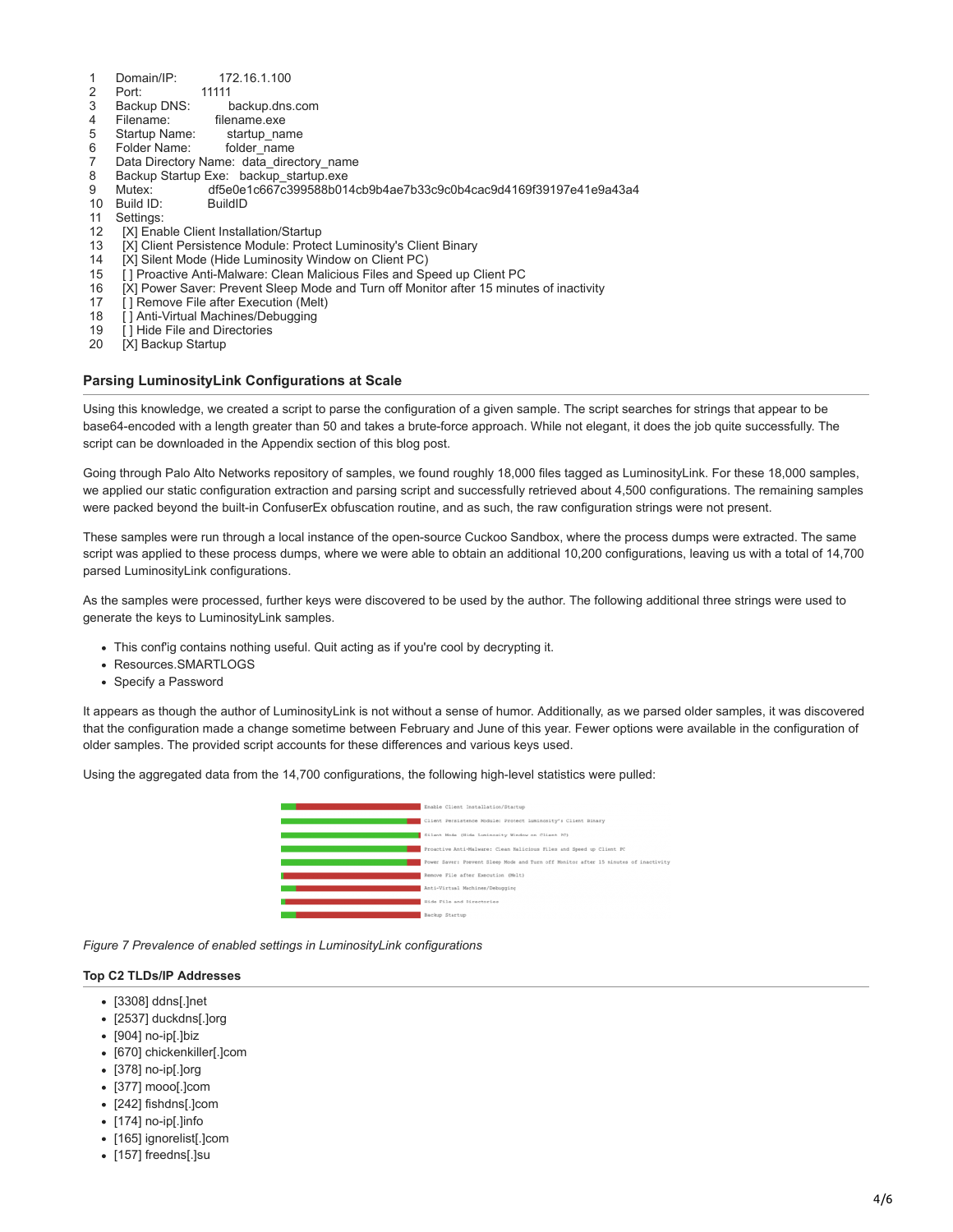## **Top Build IDs**

- [4829] HOME
- [83] Client
- [82] crtx1
- [71] M4CHINATION
- [65] CSGO
- [65] NEW
- [59] Slave
- [47] CAPO
- [44] Youtube
- [42] PROJECT.D

#### **Top Executable Names**

- [1973] sysmon.exe
- [1831] client.exe
- $\bullet$  [1254] helper.exe
- $\bullet$  [1207] repair.exe
- [1087] winlogon.exe
- [509] svchost.exe
- [315] Luminosity.exe
- [83] WinCOMHost.exe
- [82] chrome.exe
- [61] windowsbootapp.exe

#### **Top Ports**

- [1866] 6318
- [1055] 1400
- [493] 1604
- [412] 1337
- [214] 3175
- [182] 22028
- [162] 9045
- [119] 2122
- [115] 100
- [113] 9999

The parsed configuration data, provided in the CSV file format, is being freely provided to the security community in the hope that protections will be created against this threat.

## **Conclusion**

LuminosityLink, while marketed as a systems administration utility, is a formidable keylogger and backdoor used by a large number of criminals. To date, Palo Alto Networks has witnessed over 50,000 attempted infections of LuminosityLink, encompassing 18,000 unique samples. The malware is cheap and readily available to the public, making this a dangerous threat to both organizations and individuals alike.

By reverse-engineering LuminosityLink samples, we were able to statically extract and parse the embedded configuration, which in turn provides valuable information about with what hosts and ports the malware is configured to communicate. It also provides information regarding configured protections configured within the executable, as well as installation information.

Palo Alto Networks customers are protected from this threat in the following ways:

An **AutoFocus tag can be used to track this malware family** 

- All LuminosityLink samples are appropriately marked as malicious in WildFire
- All identified domains are flagged as malicious
- Network traffic is appropriately identified and blocked as threat ID #14460 (LumonosityLinkRAT.Gen Command And Control Traffic)

## **Appendix**

An extraction and parsing script for LuminosityLink samples can be found [here.](https://github.com/pan-unit42/public_tools/tree/master/luminositylink/parse_config_file.py)

A script to be used to parse plain configuration strings can be found [here](https://github.com/pan-unit42/public_tools/tree/master/luminositylink/parse_config_string.py).

A CSV file containing all of the configuration data extracted from Palo Alto Networks sample set can be found [here](https://github.com/pan-unit42/iocs/tree/master/luminositylink/luminositylink_configs.csv).